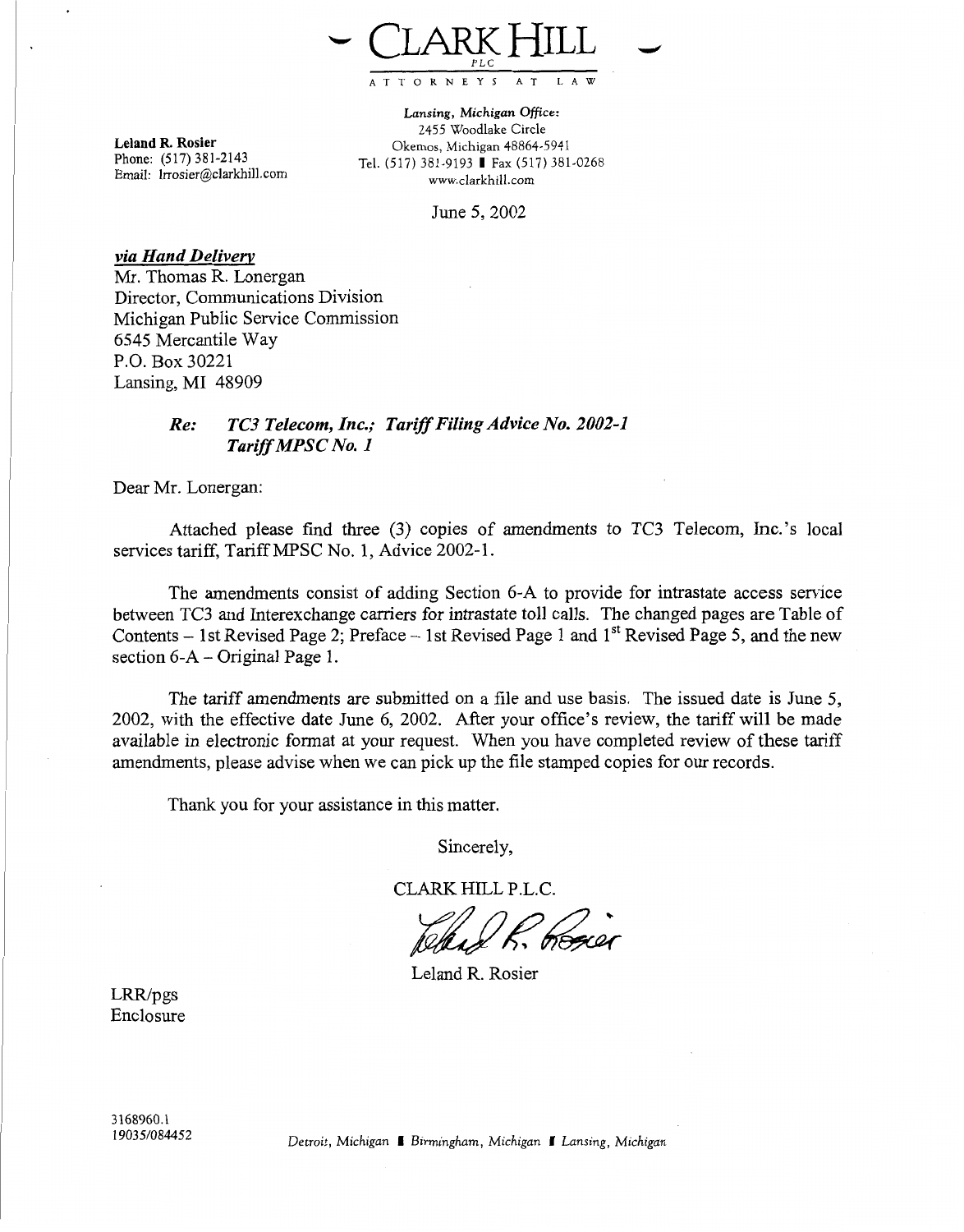$\pmb{t}$ 

 $\tilde{\gamma}_{\rm{in}}$ 

 ${\bf N}$ 

 $\mathbb{N}$  ${\bf N}$  ${\bf N}$ 

# TABLE OF CONTENTS, CONT'D.

| 3.1               |  |
|-------------------|--|
| 3.2               |  |
| 3.3               |  |
| 3.4               |  |
| 3.5               |  |
| 3.6               |  |
| 3.7               |  |
| 3.8               |  |
| 3.9               |  |
|                   |  |
| 4.1               |  |
| 4.2               |  |
| 4.3               |  |
| 4.4               |  |
| 4.5               |  |
| 4.6               |  |
| 4.7               |  |
| 4.8               |  |
| 4.9               |  |
| 4.10              |  |
| <b>SECTION 5:</b> |  |
|                   |  |
| 6.1               |  |
|                   |  |
|                   |  |

Issued under authority of the MPSC in an order dated September 14, 1999, in Case No. U-11992.<br>Issued: June 5, 2002 Effective: June 6, 2002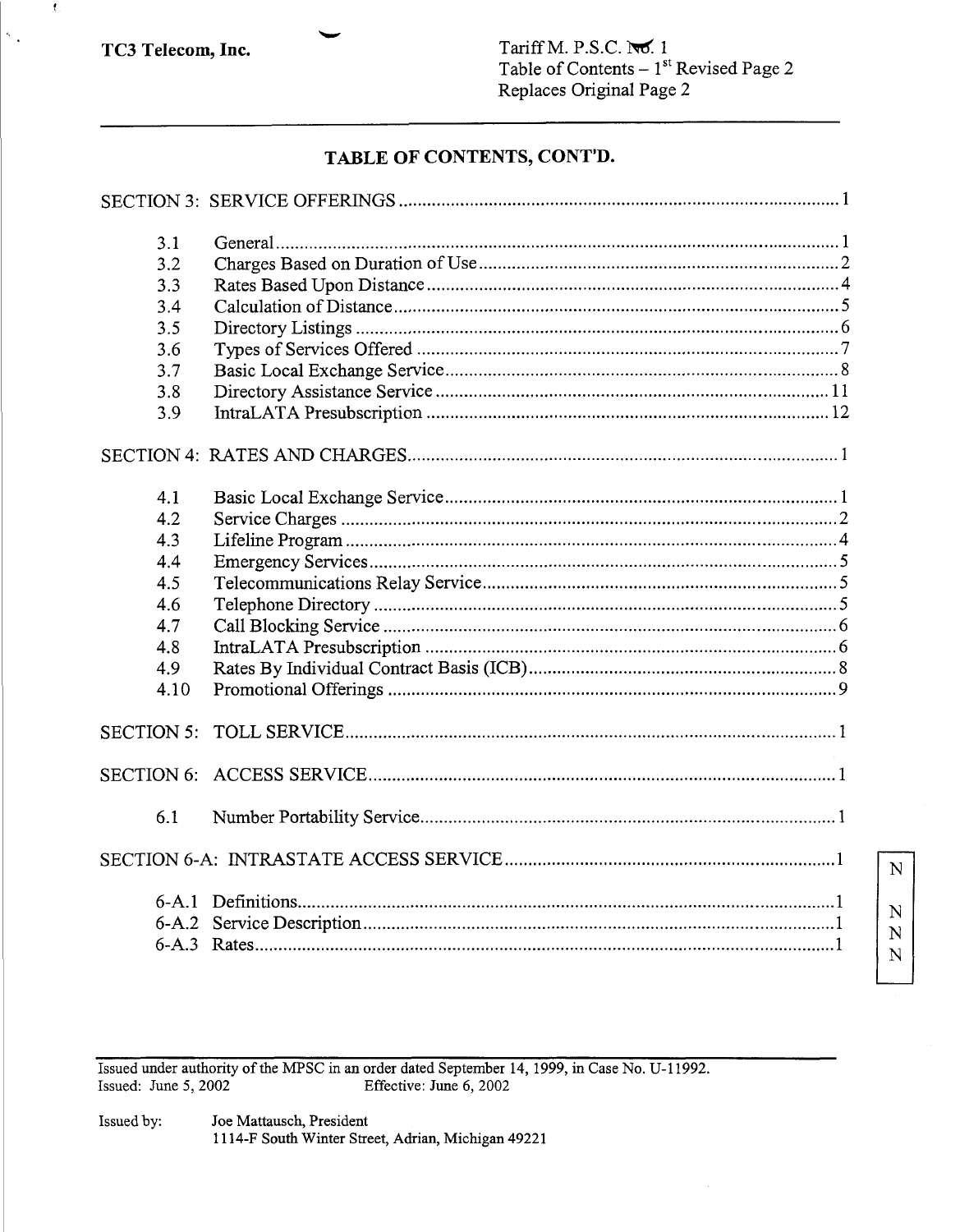$\ddot{\phantom{0}}$ 

# **CHECK SHEET**

**L** 

The pages of this tariff, as listed below, are effective as of the date shown. Sheets with the effective date blank are effective as of December 11, 2000, the original effective date of this tariff. Revised sheets contain all changes from the original tariff that are in effect as of the date indicated.

| <b>SECTION</b>    | <b>PAGE</b>              | <b>REVISION</b>                                             | <b>EFFECTIVE DATE</b> |
|-------------------|--------------------------|-------------------------------------------------------------|-----------------------|
| Title Page        | N/A                      | Original                                                    |                       |
| Table of Contents | 1<br>$\overline{2}$<br>3 | Original<br>1 <sup>st</sup> Revised<br>Original             | June 6, 2002*         |
| Preface           | $\overline{2}$<br>3<br>4 | 1 <sup>st</sup> Revised<br>Original<br>Original<br>Original | June 6, 2002*         |
|                   | 5<br>6<br>7              | 1 <sup>st</sup> Revised<br>Original<br>Original             | June 6, 2002*         |
| Section 1         | 1<br>$\overline{2}$      | Original<br>Original                                        |                       |

"Constitutes new or revised page not included in previous filing.

Issued under authority of the *MPSC* in an order dated September 14, 1999, in Case No. U-11992. Issued: June 5,2002 Effective: June *6,* 2002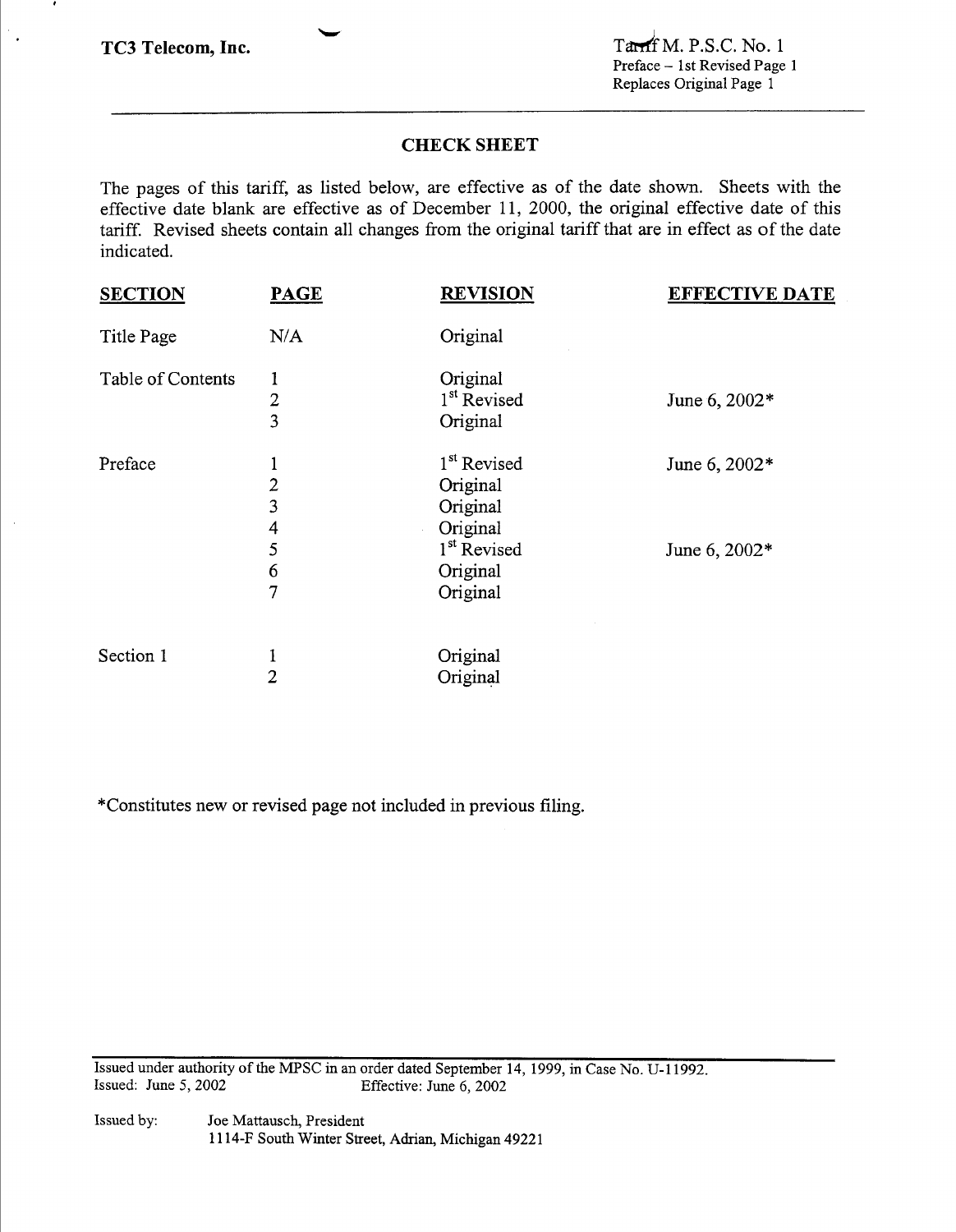$\bullet$ 

 $\bullet$ 

# **CHECK SHEET, CONT'D.**

**'w** 

| <b>SECTION</b> | <b>PAGE</b>             | <b>REVISION</b> | <b>EFFECTIVE DATE</b> |
|----------------|-------------------------|-----------------|-----------------------|
| Section 4      | 1                       | Original        |                       |
|                | $\overline{c}$          | Original        |                       |
|                | $\overline{\mathbf{3}}$ | Original        |                       |
|                | 4                       | Original        |                       |
|                | 5                       | Original        |                       |
|                | 6                       | Original        |                       |
|                | 7                       | Original        |                       |
|                | 8                       | Original        |                       |
|                | 9                       | Original        |                       |
| Section 5      | $\mathbf{1}$            | Original        |                       |
| Section 6      | $\mathbf{1}$            | Original        |                       |
|                |                         | Original        |                       |
|                | $\frac{2}{3}$           | Original        |                       |
| Section 6-A    |                         |                 |                       |
|                | 1                       | Original        | June 6, 2002*         |
|                | $\boldsymbol{2}$        | Original        | June 6, 2002*         |
|                | $\overline{\mathbf{3}}$ | Original        | June 6, 2002*         |
|                | 4                       | Original        | June 6, 2002*         |

\*Constitutes new or revised page not included in previous filing.

Issued under authority of the MPSC in an order dated September 14, 1999, in Case No. U-11992. Issued: June 5,2002 Effective: June *6,* 2002